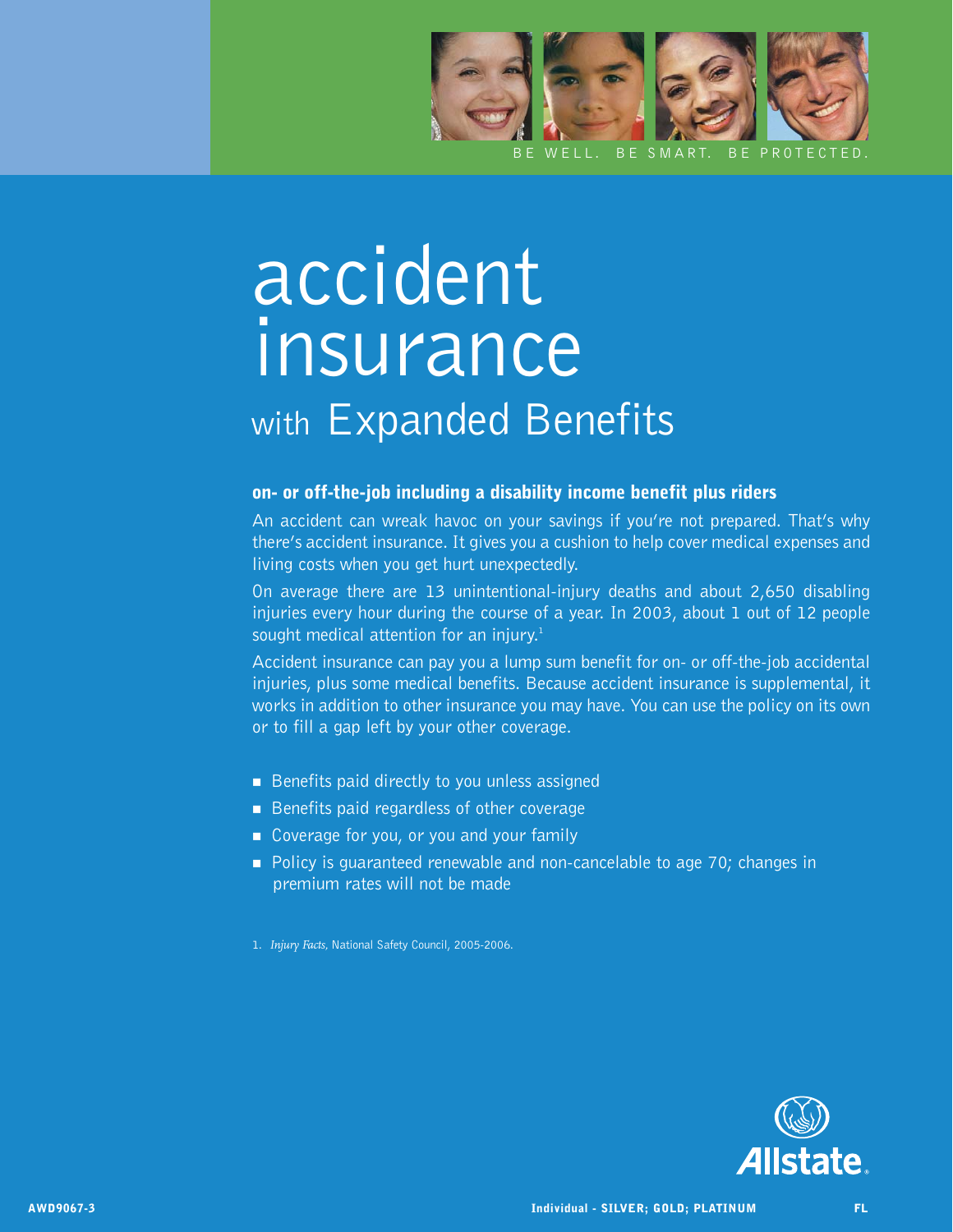## *Allstate's AP2 Accident Policy Benefits*

When you buy this accident insurance, you pick Silver, Gold or Platinum coverage. You can choose the amount of coverage to fit your budget or to ensure a certain benefit amount for covered injuries. Benefit amounts shaded in blue are the same for any covered insured.

| <b>Wellness Plus (APOPTR1)</b>                                                                                                                                                                                                                                                                                                                                                                                                                                                                                                                                                                                                                                                                                                                                                                                                                                                  | <b>COVERED</b>                | <b>SILVER</b>                             | GOLD                                      | <b>PLATINUM</b>                           |
|---------------------------------------------------------------------------------------------------------------------------------------------------------------------------------------------------------------------------------------------------------------------------------------------------------------------------------------------------------------------------------------------------------------------------------------------------------------------------------------------------------------------------------------------------------------------------------------------------------------------------------------------------------------------------------------------------------------------------------------------------------------------------------------------------------------------------------------------------------------------------------|-------------------------------|-------------------------------------------|-------------------------------------------|-------------------------------------------|
| The Outpatient Physician's Treatment Benefit Rider (APOPTR1) is included with the Gold and Platinum packages<br>and pays the amount shown when a covered person is treated by a physician outside of a hospital. This benefit is<br>limited to 2 visits per calendar year, per covered person; and a maximum of 4 visits per calendar year if the policy is                                                                                                                                                                                                                                                                                                                                                                                                                                                                                                                     | Insured<br>Spouse<br>Children | n/a                                       | \$25/visit                                | \$50/visit                                |
| in force as family coverage. Treatment can be for sickness, annual wellness exams, or other visits to a physician<br>outside of a hospital.                                                                                                                                                                                                                                                                                                                                                                                                                                                                                                                                                                                                                                                                                                                                     |                               |                                           |                                           |                                           |
| <b>Policy Benefits</b>                                                                                                                                                                                                                                                                                                                                                                                                                                                                                                                                                                                                                                                                                                                                                                                                                                                          | <b>COVERED</b>                | <b>SILVER</b>                             | GOLD                                      | <b>PLATINUM</b>                           |
| Loss of Life or Limbs - We pay the maximum amount shown for death. Loss of limb benefit amounts are based on<br>injury (see Injury Benefit Amounts Chart). If an accident occurs while a covered person is a fare paying passenger<br>on a scheduled common carrier, we pay a benefit equal to 3 times the amount shown.                                                                                                                                                                                                                                                                                                                                                                                                                                                                                                                                                        | Insured<br>Spouse<br>Children | up to<br>\$40,000<br>\$20,000<br>\$10,000 | up to<br>\$60,000<br>\$30,000<br>\$15,000 | up to<br>\$80,000<br>\$40,000<br>\$20,000 |
| Dislocation or Fracture - We pay up to maximum amount shown. Amount paid based on injury (see Injury Benefit<br>Amounts Chart). No benefit will be paid for any dislocation or fracture that is not listed in the Injury Benefit<br>Amounts chart.                                                                                                                                                                                                                                                                                                                                                                                                                                                                                                                                                                                                                              | Insured<br>Spouse<br>Children | up to<br>\$4,000<br>\$2,000<br>\$1,000    | up to<br>\$6,000<br>\$3,000<br>\$1,500    | up to<br>\$8,000<br>\$4,000<br>\$2,000    |
| Hospital Confinement - We pay the amount shown for each day a covered person is admitted to and confined as<br>an inpatient in a hospital as a result of an injury up to a maximum of 90 days for each period of continuous<br>hospital confinement. <sup>2</sup>                                                                                                                                                                                                                                                                                                                                                                                                                                                                                                                                                                                                               | Insured<br>Spouse<br>Children | \$200/day                                 | \$300/day                                 | \$400/day                                 |
|                                                                                                                                                                                                                                                                                                                                                                                                                                                                                                                                                                                                                                                                                                                                                                                                                                                                                 |                               |                                           |                                           |                                           |
| Ambulance (needed as a result of accidental injury) - We pay the amount shown for transfer to or from a<br>hospital by regular ambulance.                                                                                                                                                                                                                                                                                                                                                                                                                                                                                                                                                                                                                                                                                                                                       | Insured<br>Spouse<br>Children | regular<br>\$200<br>air                   | regular<br>\$300<br>air                   | regular<br>\$400<br>air                   |
| We pay the amount shown for transfer to or from a hospital by air ambulance.                                                                                                                                                                                                                                                                                                                                                                                                                                                                                                                                                                                                                                                                                                                                                                                                    |                               | \$400                                     | \$600                                     | \$800                                     |
| Medical Expenses - We pay up to amount shown for doctor fees, x-rays, and emergency services required as a<br>result of an injury, and repair to sound natural teeth, if diagnosed by a licensed dentist to be a result of the<br>accident. <sup>2</sup>                                                                                                                                                                                                                                                                                                                                                                                                                                                                                                                                                                                                                        | Insured<br>Spouse<br>Children | up to<br>\$300                            | up to<br>\$450                            | up to<br>\$600                            |
| <b>Disability (Primary Insured Only)</b> - We pay the amount shown when the primary insured is totally disabled for<br>3 full days; payable for only one disability at a time; maximum benefit period 12 months. For any period of<br>disability less than one full month, 1/30th of the monthly disability amount is paid for each day of total disability.<br>The primary insured is totally disabled when, due to an accidental injury as defined in the policy, is under the care of<br>a physician, unless the physician states that no further treatment is needed; and is not able to do any and every<br>important duty of his or her regular job (if the primary insured is retired he or she must be unable to engage in the<br>normal and necessary activities of a retired person of like age and good health); and is not working at any job for<br>pay or profit. | Insured<br>Only               | \$720/mo.                                 |                                           | $$1,080/m$ o. $$1,440/m$ o.               |
| <b>Benefit Enhancement Rider (AP2BER)</b>                                                                                                                                                                                                                                                                                                                                                                                                                                                                                                                                                                                                                                                                                                                                                                                                                                       | <b>COVERED</b>                | <b>SILVER</b>                             | GOLD                                      | <b>PLATINUM</b>                           |
| The Benefit Enhancement Rider (AP2BER) is packaged with the base policy and pays the following benefits: <sup>2</sup>                                                                                                                                                                                                                                                                                                                                                                                                                                                                                                                                                                                                                                                                                                                                                           |                               |                                           |                                           |                                           |
| Accident Follow-Up Treatment Benefit - We pay the amount shown each day a covered person receives<br>follow-up treatment provided a benefit is paid under the Medical Expenses Benefit in the policy. We pay for one<br>follow-up treatment per day up to a maximum of 2 treatments per covered accident per covered person. Treatments<br>must be administered by a physician in a physician's office or in a hospital on an outpatient basis. Treatment must<br>be for a covered accident and must: begin within 90 days of the covered accident; and take place no longer than 6                                                                                                                                                                                                                                                                                             | Insured<br>Spouse<br>Children |                                           | \$50/visit                                |                                           |
| months after the covered accident. Benefit is not payable for the same visit for which the Physical Therapy Benefit<br>is paid.                                                                                                                                                                                                                                                                                                                                                                                                                                                                                                                                                                                                                                                                                                                                                 |                               |                                           |                                           |                                           |

2 Coverage only for hospitals and treatment in the US or its territories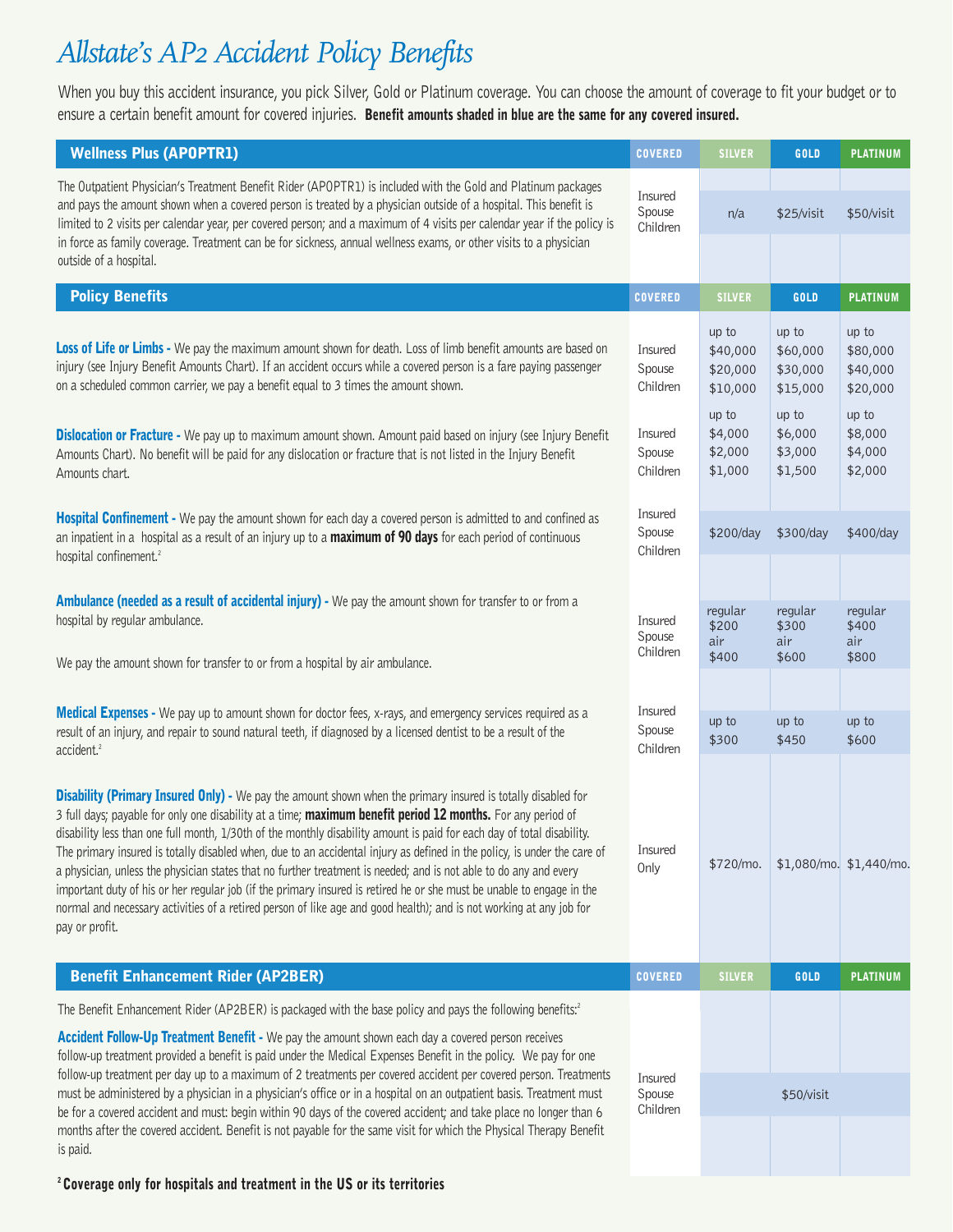| <b>Benefit Enhancement Rider (AP2BER)</b>                                                                                                                                                                                                                                                                                                                                                                                                                                                                     | <b>COVERED</b>                | <b>SILVER</b> | GOLD                                                                     | <b>PLATINUM</b> |
|---------------------------------------------------------------------------------------------------------------------------------------------------------------------------------------------------------------------------------------------------------------------------------------------------------------------------------------------------------------------------------------------------------------------------------------------------------------------------------------------------------------|-------------------------------|---------------|--------------------------------------------------------------------------|-----------------|
| Physical Therapy Benefit - We pay the amount shown each day a covered person receives physical therapy<br>treatment provided a benefit is paid under the Medical Expenses Benefit in the policy. We pay for one physical                                                                                                                                                                                                                                                                                      | Insured                       |               |                                                                          |                 |
| therapy treatment per day up to a maximum of 6 treatments per covered accident per covered person. Physical<br>therapy must be for injuries sustained in a covered accident and must: begin within 90 days of the covered accident;<br>and take place no longer than 6 months after the covered accident. Benefit is not payable for the same visit for<br>which the Accident Follow-Up Treatment Benefit is paid.                                                                                            | Spouse<br>Children            |               | \$30/day                                                                 |                 |
| Lacerations Benefit - We pay the amount shown for lacerations (cuts) treated by a physician within 3 days after<br>the accident. Benefit is payable only once per covered person per calendar year.                                                                                                                                                                                                                                                                                                           | Insured<br>Spouse<br>Children |               | \$50/year                                                                |                 |
| Tendon, Ligament, Rotator Cuff, or Knee Cartilage Surgery Benefit - We pay the amount shown for an<br>injured tendon, ligament, rotator cuff, or knee cartilage. The injured site must be torn, ruptured, or severed and<br>surgically repaired by a physician within 180 days of the covered accident. If exploratory surgery using arthroscopy<br>is done and no surgical repair is done, we pay the amount shown. This benefit is not paid if the Ruptured Disc<br>Benefit is paid for a covered accident. | Insured<br>Spouse<br>Children |               | \$500/injury<br>\$150/expl.surgery                                       |                 |
| Ruptured Disc Surgery Benefit - We pay the amount shown for a ruptured disc of the spine. The ruptured disc<br>must be diagnosed and surgically repaired by a physician within 180 days of the covered accident. This benefit is<br>not paid if the Tendon, Ligament, Rotator Cuff, or Knee Cartilage Benefit is paid for a covered accident.                                                                                                                                                                 | Insured<br>Spouse<br>Children |               | \$500                                                                    |                 |
| Appliance Benefit - We pay the amount shown for prescribed medical appliances as an aid in personal<br>locomotion or mobility: wheelchair; or crutches; or walker. The use must begin within 90 days after a covered<br>accident. Payable only once per covered person per covered accident.                                                                                                                                                                                                                  | Insured<br>Spouse<br>Children |               | \$125                                                                    |                 |
| Non-local Transportation Benefit - We pay the amount shown per trip for non-local treatment at a hospital<br>or other specialized freestanding treatment center nearest to the covered person's home provided treatment is<br>prescribed by a physician and the same or similar treatment cannot be obtained locally. "Non-local" means a                                                                                                                                                                     | Insured<br>Spouse             |               | \$300/trip                                                               |                 |
| Children<br>one-way trip of 100 miles or more from the covered person's home to the nearest treatment facility. We do not<br>pay for visits to a physician's office or clinic or for services other than actual treatment. Payable up to 3 times per<br>covered accident. Transportation by ground or air ambulance is not covered.                                                                                                                                                                           |                               |               |                                                                          |                 |
| Family Member Lodging Benefit - We pay the amount shown for the lodging of one adult family member of the<br>covered person's family to be with the covered person when a covered person is confined in a non-local hospital or<br>specialized freestanding treatment center for treatment. Payable for up to 30 days for each covered accident. This<br>benefit is only payable if the Non-local Transportation Benefit is paid. This benefit will not be paid if the family                                 | Insured<br>Spouse<br>Children |               | \$100/day                                                                |                 |
| member lives within 100 miles one-way of the treatment facility.<br>Brain Injury Diagnosis Benefit - We pay the amount shown upon the first diagnosis of one of the following<br>traumatic brain injuries: concussion; cerebral laceration; cerebral contusion; or intracranial hemorrhage. The                                                                                                                                                                                                               |                               |               |                                                                          |                 |
| covered person must be first treated by a physician within 3 days of the covered accident. Diagnosis by computed<br>tomography (CT) scan, magnetic resonance imaging (MRI), electroencephalogram (EEG), positron emission,<br>tomography (PET) scan, or X-ray must occur within 30 days of the injury. This benefit is payable only once per<br>covered person.                                                                                                                                               | Insured<br>Spouse<br>Children |               | \$150                                                                    |                 |
| Eye Surgery Benefit - We pay the amount shown for surgery or removal of a foreign object from the eye. The<br>procedure must be performed by a physician to treat a covered injury within 90 days of the accident. An                                                                                                                                                                                                                                                                                         | Insured<br>Spouse             |               | \$100                                                                    |                 |
| examination with or without anesthesia is not considered surgery. This benefit is payable only once per covered<br>person per covered accident.                                                                                                                                                                                                                                                                                                                                                               | Children                      |               |                                                                          |                 |
| <b>Burns Benefit</b> - We pay the amount shown if a covered person receives one or more second or third degree burns<br>over the body surface,* other than sun burns, which are treated by a physician within 3 days after a covered<br>accident. We pay the applicable amount only once per covered person per covered accident.                                                                                                                                                                             | Insured<br>Spouse<br>Children |               | \$100 if burns cover less than 15%*<br>\$500 if burns cover 15% or more* |                 |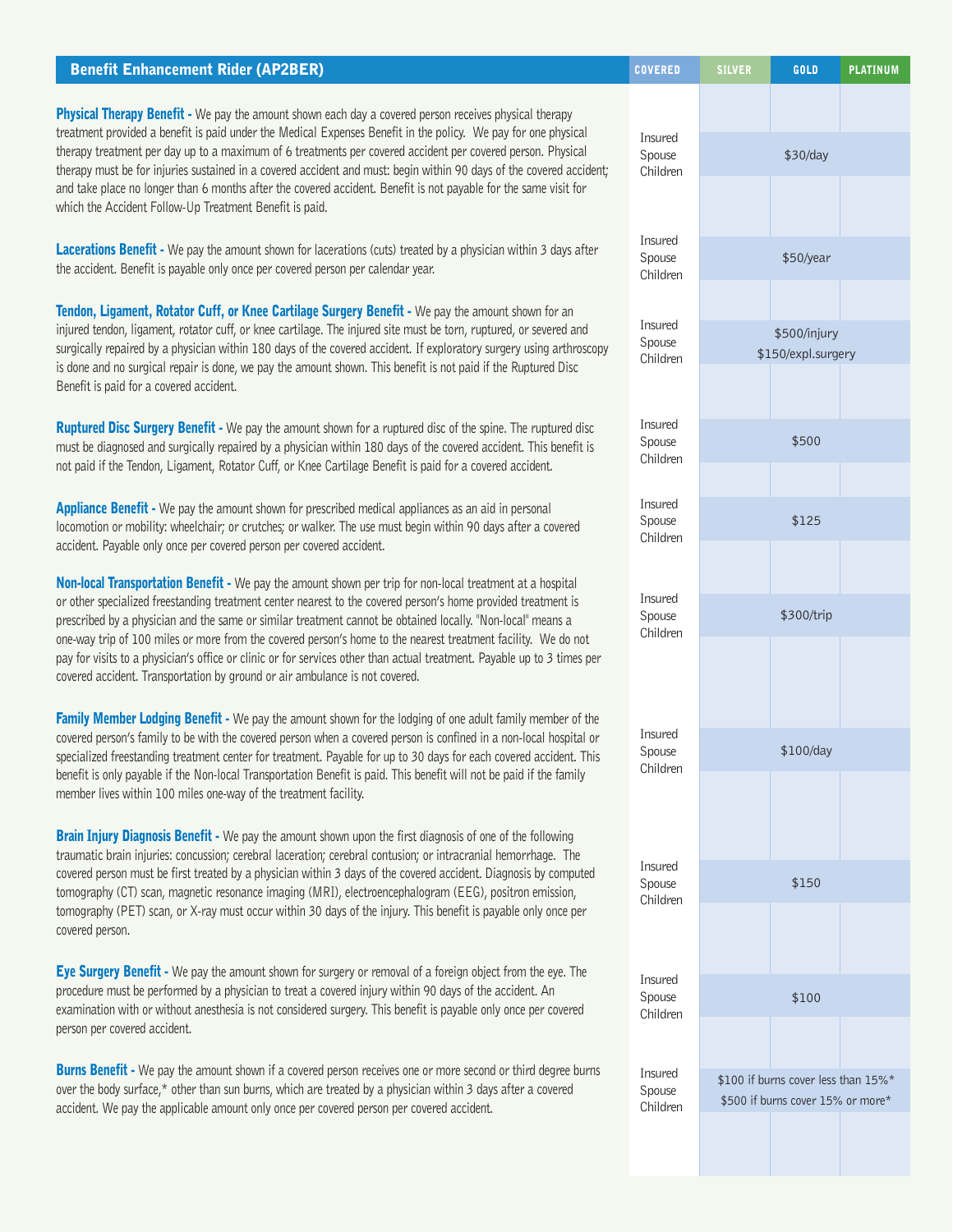| <b>Benefit Enhancement Rider (AP2BER)</b>                                                                                                                                                                                                                                                                                                                 | <b>COVERED</b>                | <b>SILVER</b>        | GOLD                       | <b>PLATINUM</b> |
|-----------------------------------------------------------------------------------------------------------------------------------------------------------------------------------------------------------------------------------------------------------------------------------------------------------------------------------------------------------|-------------------------------|----------------------|----------------------------|-----------------|
| Skin Graft Benefit - We pay the amount shown if a covered person receives a skin graft for a burn for which a<br>benefit is paid under the Burns Benefit. The skin graft must be performed by a physician to treat a covered injury<br>within 90 days of the covered accident. This benefit is payable only once per covered person per covered accident. | Insured<br>Spouse<br>Children |                      | 50% of burn benefit        |                 |
| Initial Hospitalization Benefit - We pay the amount shown on the first confinement to a hospital during a                                                                                                                                                                                                                                                 |                               |                      |                            |                 |
| calendar year as a result of a covered accident, provided a benefit is paid under the Hospital Confinement Benefit<br>in the policy. The covered person must be confined to a hospital within 3 days after the covered accident. This<br>benefit is payable only once per covered person per hospital confinement and only once per calendar year.        | Insured<br>Spouse<br>Children | \$1,000              |                            |                 |
| <b>Blood and Plasma Benefit -</b> We pay the amount shown for blood or plasma. The blood transfusion must be                                                                                                                                                                                                                                              | Insured                       |                      |                            |                 |
| received within 3 days of the covered accident. This benefit is payable only once per covered person per covered<br>accident.                                                                                                                                                                                                                             | Spouse<br>Children            |                      | \$300                      |                 |
| Hospital Intensive Care Unit Confinement Benefit - We pay the amount shown each day a covered person is                                                                                                                                                                                                                                                   |                               |                      |                            |                 |
| confined in a hospital intensive care unit. The covered person must be confined to a hospital intensive care unit<br>within 3 days after the covered accident. This benefit is paid for up to 60 days for each continuous hospital                                                                                                                        | Insured<br>Spouse<br>Children | \$400/day            |                            |                 |
| intensive care confinement. If confinement is for only a portion of a day, then a pro-rata share of the daily benefit<br>is paid.                                                                                                                                                                                                                         |                               |                      |                            |                 |
| Open Abdominal or Thoracic Surgery Benefit - We pay the amount shown if a covered person undergoes open                                                                                                                                                                                                                                                   | Insured<br>Spouse             | \$1,000/surgery      |                            |                 |
| abdominal or thoracic surgery to repair internal injuries received as a result of a covered accident. The surgery<br>must be performed within 3 days of the covered accident. If exploratory surgery is done and no surgical repair is<br>done, then we will pay the amount shown.                                                                        | Children                      |                      | \$100/expl. surgery        |                 |
| Prosthesis Benefit - We pay the amount shown for a prosthetic hand, foot, or eye prescribed by a physician. This                                                                                                                                                                                                                                          | Insured<br>Spouse             | \$500-1 device*      |                            |                 |
| benefit is paid only if a benefit is paid for the loss of a hand, foot or eye under the Accidental Dismemberment<br>benefit in the policy. The device(s)* must be received within 180 days of a covered accident. This benefit is payable<br>only once per covered person per covered accident.                                                           | Children                      |                      | \$1,000-2 or more devices* |                 |
| Paralysis Benefit - We pay the amount shown if a covered person receives a spinal cord injury resulting in the                                                                                                                                                                                                                                            | Insured                       | \$7,500 - paraplegia |                            |                 |
| complete and permanent loss of use of two or more limbs. Paralysis must be confirmed by the attending physician<br>within 3 days of the covered accident and last for at least 90 consecutive days. This benefit is payable only once per                                                                                                                 | Spouse<br>Children            |                      | \$15,000 - quadriplegia    |                 |
| covered person.                                                                                                                                                                                                                                                                                                                                           | Insured                       |                      |                            |                 |
| Coma with Respiratory Assistance Benefit - We pay the amount shown if a covered person is in a coma as<br>defined in the rider which lasts 7 or more consecutive days as a result of a covered accident. This benefit is<br>payable only once per covered person.                                                                                         | Spouse<br>Children            |                      | \$10,000                   |                 |
|                                                                                                                                                                                                                                                                                                                                                           | Insured                       |                      |                            |                 |
| Extended Hospitalization Benefit - If a covered person is confined in a hospital, as a result of an injury, within<br>00 days from the date of the injury up nou the americate decum cash day fou the newled of confinement up to a                                                                                                                       | Spouse                        |                      | \$100/day                  |                 |

Premiums for Accident Policy (AP2) with the Benefit Enhancement Rider (AP2BER) and Wellness Plus Rider (APOPTR1) SILVER Plan has 1 unit of AP2 and 1 unit of AP2BER. GOLD Plan has 1.5 units of AP2, 1 unit of AP2BER and a 0.5 unit of APOPTR1. PLATINUM Plan has 2 units of AP2, 1 unit of AP2BER and 1 unit of APOPTR1.

Children

90 days from the date of the injury, we pay the amount shown each day, for the period of confinement up to a maximum of 275 days for any one injury, and only after the Hospital Confinement Benefit in the policy is exhausted. This benefit is payable only if the covered person is hospitalized for more than 90 consecutive days.

| <b>SILVER</b> | <b>GOLD</b> | PLATINUM |  | <b>SILVER</b> | <b>GOLD</b> | PLATINUM   |
|---------------|-------------|----------|--|---------------|-------------|------------|
| Monthly       | Monthly     | Monthly  |  | Annual        | Annual      | Annual     |
| lind.         | \$39.86     | ind.     |  | ind.          | ind.        | ind.       |
| \$26.12       | ind.        | \$53.59  |  | \$301.19      | \$459.63    | \$618.07   |
| family        | family      | family   |  | ' family      | family      | family     |
| \$48.34       | \$74.27     | \$100.21 |  | \$557.55      | \$856.75    | \$1,155.94 |

Issue Ages: 21-64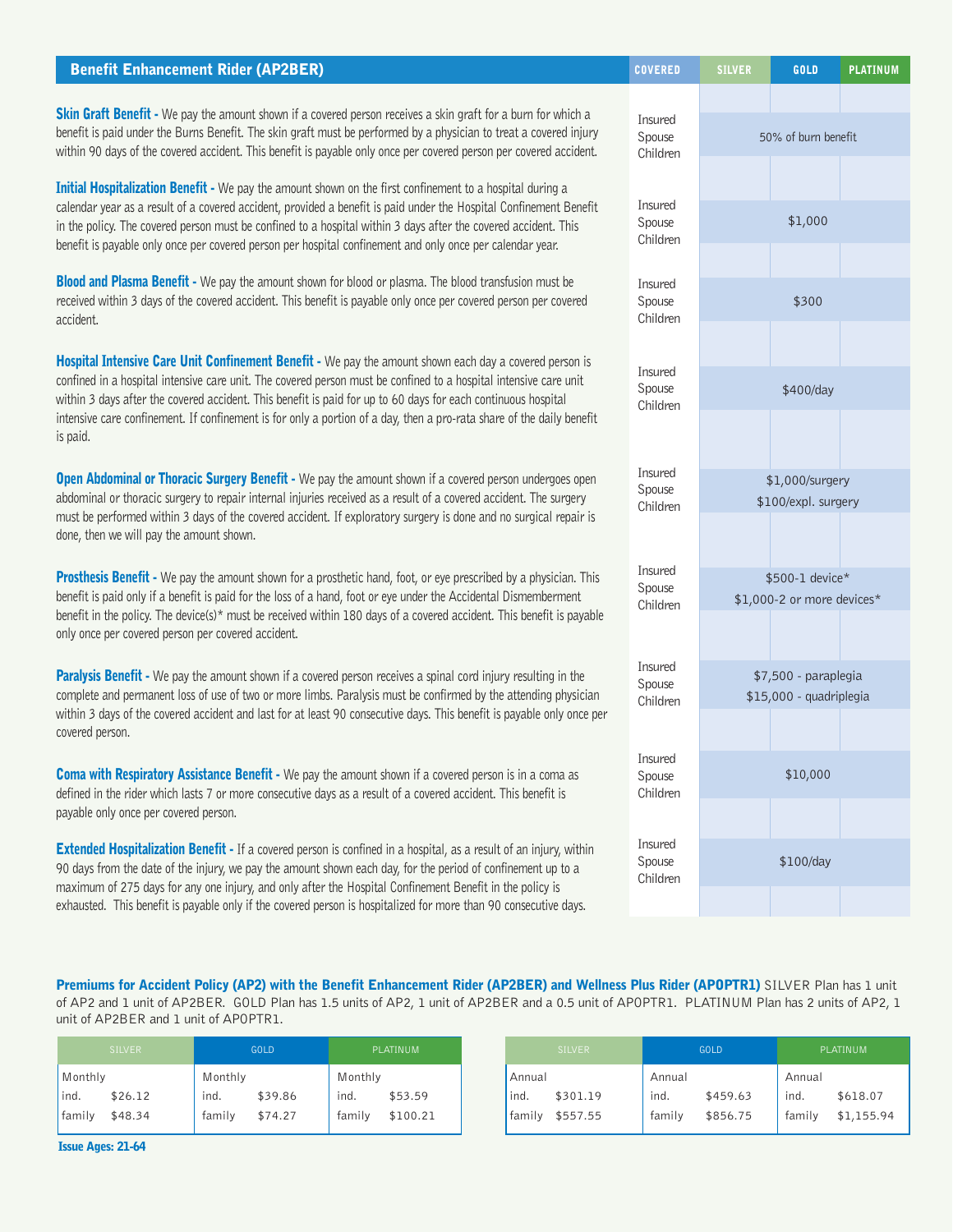## Injury Benefit Amounts

The list below shows covered injury benefits for GOLD coverage and one occurrence. Benefits for SILVER coverage are two-thirds of the amounts shown. Benefits for PLATINUM coverage are one-and-one-third of the amounts shown. A covered spouse gets 50% of the amounts shown; covered children get 25% of the amount shown. *An example:* If you buy GOLD coverage and break your ankle, you'll receive \$2,400, which is the amount on the chart. If you had PLATINUM coverage, you'd get \$3,200 for a broken ankle.

| <b>FOR THE LOSS OF:</b>                                                                   |                    | <b>FOR COMPLETE DISLOCATION OF:</b>                                  | FOR COMPLETE, SIMPLE OR CLOSED FRACTURE OF BONE OR BONES OF: |                                                                                                   |                    |                                                                |       |
|-------------------------------------------------------------------------------------------|--------------------|----------------------------------------------------------------------|--------------------------------------------------------------|---------------------------------------------------------------------------------------------------|--------------------|----------------------------------------------------------------|-------|
| Life, or both eyes, or both<br>hands or arms, or both feet<br>or legs, or one hand or arm | \$60,000           | Hip joint<br>Knee joint*, bone or bones<br>of the foot*, ankle joint | \$6,000<br>\$2,400                                           | Hip, thigh (femur), pelvis <sup>**</sup> \$6,000<br>Skull**                                       | \$5,700            | Two or more ribs, fingers<br>or toes, bones of face or<br>nose | \$900 |
| and one foot or leg<br>One eye, or one hand or arm,<br>or one foot or leg                 | \$30,000           | Wrist joint<br>Elbow joint                                           | \$2,100<br>\$1,800                                           | Arm, between shoulder<br>and elbow (shaft), shoulder<br>blade (scapula), leg (tibia<br>or fibula) | \$3,300            | One rib, finger or toe,<br>Coccyx                              | \$420 |
| One or more entire toes<br>One or more entire fingers                                     | \$3,000<br>\$2,400 | Shoulder joint<br>Bone or bones of the hand*,<br>Collarbone          | \$1,200<br>\$900                                             | Ankle, knee cap (patella),<br>collarbone (clavicle),<br>forearm (radius or ulna)                  | \$2,400            |                                                                |       |
|                                                                                           |                    | Two or more fingers or toes<br>One finger or toe                     | \$420<br>\$180                                               | Foot**, hand or wrist**<br>Lower jaw**                                                            | \$2,100<br>\$1,200 |                                                                |       |

\*Knee joint (except patella). Bone or bones of the foot (except toes). Bone or bones of the hand (except fingers). \*\*Pelvis (except coccyx). Skull (except bones of face or nose). Foot (except toes). Hand or wrist (except fingers). Lower jaw (except alveolar process).

You can choose to enhance your accident policy by adding the Optional Sickness Disability Income Rider (APDIRS). The number of units and the plan selected for the accident rider is equal to the number of units and plan selected for the accident insurance policy.

| <b>Optional Sickness Disability Income Rider (APDIRS)</b>                                                                                                                                                                                                                                                                                                                                                                                           | <b>COVERED</b>  | <b>SILVER</b>   | GOLD                      | <b>PLATINUM</b>          |
|-----------------------------------------------------------------------------------------------------------------------------------------------------------------------------------------------------------------------------------------------------------------------------------------------------------------------------------------------------------------------------------------------------------------------------------------------------|-----------------|-----------------|---------------------------|--------------------------|
| (Primary Insured Only) - After the 7-day elimination period (which is not retroactive), we pay the amount shown<br>each month up to a <b>maximum of 6 months</b> when the primary insured is totally disabled as described below. For<br>total disability less than one full month, and for which this benefit is payable, 1/30th of the monthly disability<br>income amount is paid for each day.                                                  |                 |                 |                           |                          |
| Total disability resulting from pregnancy or childbirth is covered the same as any covered sickness if the rider has<br>been in effect for the 10 consecutive months preceding the commencement of such total disability. Total disability<br>resulting from complications of pregnancy or childbirth are treated the same as any other sickness.                                                                                                   | Insured<br>Only | \$720/<br>month | \$1,080/<br><b>Imonth</b> | \$1,440/<br><b>month</b> |
| The primary insured is totally disabled when, due solely to sickness, is under the care of a physician, unless the<br>physician states no further treatment is needed; and is not able to perform all the substantial and material duties of<br>his or her principal occupation. (If the primary insured is retired, he or she must be unable to engage in the normal<br>and necessary activities of a retired person of like age and good health.) |                 |                 |                           |                          |

Premiums for Accident Policy (AP2) with the Benefit Enhancement Rider (AP2BER); Wellness Plus Rider (APOPTR1); and Optional Sickness Disability Income Rider (APDIRS) SILVER Plan has 1 unit of AP2, 1 unit of AP2BER, and 1 unit of APDIRS. GOLD Plan has 1.5 units of AP2, 1 unit of AP2BER, 0.5 unit of APOPTR1, and 1.5 units of APDIRS. PLATINUM Plan has 2 units of AP2, 1 unit of AP2BER, 1 unit of APOPTR1, and 2 units of APDIRS.

| <b>SILVER</b>       | <b>GOLD</b> | <b>PLATINUM</b> | <b>SILVER</b>      | GOLD       | PLATINUM           |
|---------------------|-------------|-----------------|--------------------|------------|--------------------|
| Monthly             | Monthly     | Monthly         | Annual             | Annual     | Annual             |
| ind.                | ind.        | ind.            | ind.               | ind.       | ind.               |
| \$45.06             | \$68.27     | \$91.47         | \$519.72           | \$787.43   | \$1,055.13         |
| family <sup>1</sup> | family      | family          | $family^{\dagger}$ | family     | $family^{\dagger}$ |
| \$67.28             | \$102.68    | \$138.09        | \$776.08           | \$1,184.55 | \$1,593.00         |

Issue Ages: 21-50 † Only the primary insured is covered under the Optional Sickness Disability Income Rider.

Eligibility/ Family Policies/ Termination - Family coverage includes you, your spouse, and dependent children as defined in the policy. If you die while you have family coverage in force, the policy will continue with your spouse as the primary insured person. If your spouse is covered, his/her coverage ends upon a valid decree of divorce. If your child is covered, his/her coverage ends on the policy anniversary following the date the child is no longer eligible, which is the earlier of when he/she marries, is no longer living with you or turns 21 (25 if a full-time student at a regular educational institution of higher learning beyond high school).

Renewability - The policy is guaranteed renewable and non-cancelable until age 70. Changes in premium rates will not be made. Riders APDIRS and AP2BER are guaranteed renewable until age 70, subject to change in premiums by class.

Timing of Policy Benefits - We provide benefits if a covered person sustains an injury which results in a covered loss within 90 days (180 days for dismemberment or death; 60 days for medical expenses) from the date of the accident. Coverage is effective on the date assigned by the home office and shown on your actual policy.